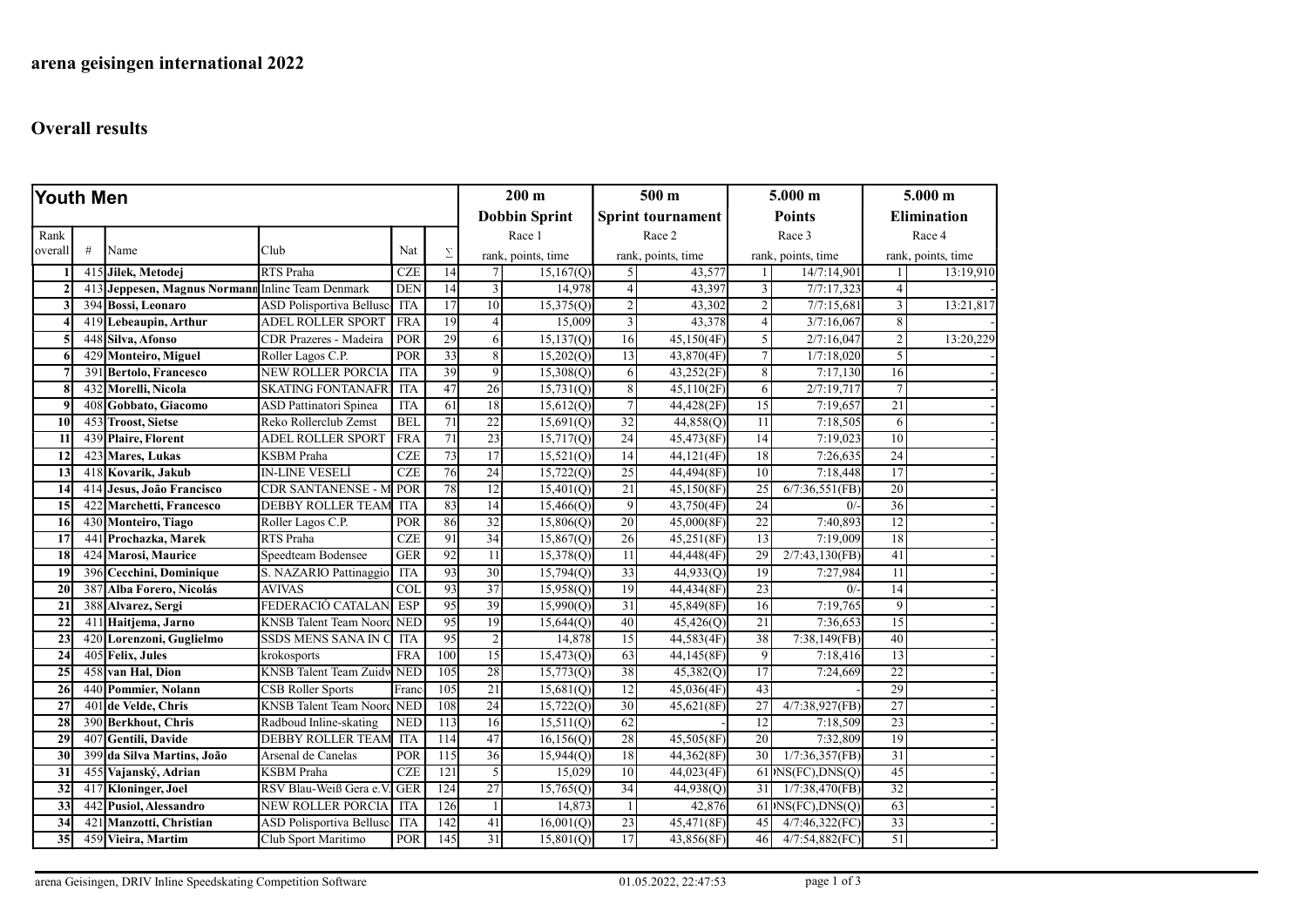## Overall results

| Youth Men       |     |                         |                                 |                      | $200 \text{ m}$ |                          | $500 \text{ m}$    |                 | $5.000 \; m$       |                    | $5.000$ m                                           |                 |                    |
|-----------------|-----|-------------------------|---------------------------------|----------------------|-----------------|--------------------------|--------------------|-----------------|--------------------|--------------------|-----------------------------------------------------|-----------------|--------------------|
|                 |     |                         |                                 | <b>Dobbin Sprint</b> |                 | <b>Sprint tournament</b> |                    | <b>Points</b>   |                    | <b>Elimination</b> |                                                     |                 |                    |
| Rank            |     |                         |                                 |                      |                 |                          | Race 1             |                 | Race 2             |                    | Race 3                                              |                 | Race 4             |
| overall         | #   | Name                    | Club                            | Nat                  | Σ               |                          | rank, points, time |                 | rank, points, time |                    | rank, points, time                                  |                 | rank, points, time |
| 36              |     | 395 Brito, Pedro Parker | CDR Prazeres - Madeira          | POR                  | 146             | 35                       | 15,887(Q)          | 43              | 45,696(Q)          | 40                 | 7:41,362(FB)                                        | 28              |                    |
| 37              |     | 450 Siviglia, Luca      | <b>ASD ANPINLINE Pattina</b>    | <b>ITA</b>           | 148             | 44                       | 16,112(Q)          | 41              | 45,446(Q)          | 33                 | $1/7:55,816$ (FB)                                   | 30              |                    |
| 38              |     | 444 Rudolph, Jon        | Aufbau Team - RSV Blau          | GER                  | 151             | 13                       | 15,419(Q)          | $\overline{22}$ | 45,327(8F)         | 59                 | DNS(O)                                              | $\overline{57}$ |                    |
| 39              |     | 406 Frigo, Francesco    | <b>ASD Polisportiva Bellusc</b> | <b>ITA</b>           | 153             | 53                       | 16,394(Q)          | 42              | 45,520(Q)          | 32                 | 1/7:40,375(FB)                                      | $\overline{26}$ |                    |
| 40              |     | 404 Eppinger, Manuel    | TSuGV Großbettlingen            | <b>GER</b>           | 155             | 20                       | 15,674(Q)          | 29              | 45,562(8F)         | 51                 | 7:49,129(FC)                                        | 55              |                    |
| 41              | 392 | Bettencourt, João       | CDR Prazeres - Madeira          | POR                  | 156             | 40                       | 15,991(Q)          | 39              | 45,391(Q)          | 39                 | 7:40,270(FB)                                        | 38              |                    |
| 42              |     | 397 Citterio, Gioele    | ASD BRIANZAINLINE               | <b>ITA</b>           | 157             | 38                       | 15,983(Q)          | $\overline{27}$ | 45,478(8F)         | 28                 | 4/7:35,279(FB)                                      | 64              |                    |
| 43              |     | 437 Pescheck, Elias     | ITanixs Racingteam              | <b>GER</b>           | 159             | 43                       | 16,103(Q)          | 46              | 46,473(Q)          | 36                 | 7:35,575(FB)                                        | 34              |                    |
| 44              |     | 445 Ruiz, Iker          | FEDERACIÓ CATALAN               | ESP                  | 164             | 45                       | 16,130(Q)          | 50              | 46,651(0)          | 26                 | $5/7:33,069$ (FB)                                   | 43              |                    |
| 45              |     | 462 Zazzarini, Filippo  | Senigallia Skating              | <b>ITA</b>           | 165             | 42                       | 16,040(0)          | 63              | DNS(O)             | $\overline{35}$    | 7:35,063(FB)                                        | 25              | 12:29,260(FB)      |
| 46              |     | 447 Sevfarth, Jannes    | Speedskating Leipzig e.V        | <b>GER</b>           | 166             | 33                       | 15,825(Q)          | $\overline{37}$ | 45,287(Q)          | 49                 | 1/7:48,381(FC)                                      | 47              |                    |
| 47              |     | 400 de Blois, Junior    | <b>KNSB</b> Talent Team Zuidw   | <b>NED</b>           | 167             | 49                       | 16,212(Q)          | 44              | 46,278(Q)          | $\overline{37}$    | 7:35,714(FB)                                        | 37              |                    |
| 48              |     | 452 Stocco, Samuele     | <b>ASD BRIANZAINLINE</b>        | <b>ITA</b>           | 167             | 50                       | 16,272(Q)          | 36              | 45,275(Q)          | 42                 | 7:42,897(FB)                                        | 39              |                    |
| 49              |     | 427 Mestre, Tiago       | Roller Lagos C.P.               | POR                  | 169             | 29                       | 15,777(Q)          | 35              | 44,993(Q)          | 56                 | 0/                                                  | 49              |                    |
| $\overline{50}$ |     | 438 Pieraccini, Marco   | S.S.D.S Mens Sana in Co.        | <b>ITA</b>           | 175             | 51                       | 16,321(Q)          | 48              | 46,516(Q)          | 34                 | 7:34,156(FB)                                        | 42              |                    |
| 51              |     | 457 van Deuren, Cas     | SVO Oudewater                   | <b>NED</b>           | 181             | 56                       | 16,688(Q)          | 49              | 46,545(Q)          | 41                 | 7:42,255(FB)                                        | $\overline{35}$ |                    |
| 52              |     | 428 Micucci, Alex       | A.S.D. ROLLING PATTIN           | <b>ITA</b>           | 190             | 48                       | 16,186(Q)          | 45              | 46,395(Q)          | 47                 | 2/7:45,920(FC)                                      | 50              |                    |
| 53              |     | 460 Wagenaar, Steyn     | <b>KNSB</b> Talent Team Noord   | <b>NED</b>           | 205             | 57                       | 16,715(Q)          | 56              | 47,616(Q)          | 48                 | 1/7:46,456(FC)                                      | 44              | 12:43,245(FC)      |
| 54              |     | 434 Ottenhoff, Kai-Arne | <b>KNSB</b> Talent Team Zuidw   | <b>NED</b>           | 207             | 60                       | 16,853(Q)          | 57              | 48,016(Q)          | 44                 |                                                     | 46              |                    |
| 55              |     | 389 Beelen, Stan        | Rolschaatsclub Heverlee         | <b>BEL</b>           | 212             | 46                       | 16,151(Q)          | 47              | 46,498(Q)          | 57                 |                                                     | 62              |                    |
| 56              |     | 409 Gödöny, Norbert     | TDKE Tatabánya                  | <b>HUN</b>           | 214             | 58                       | 16,716(Q)          | 58              | 48,129(Q)          | 50                 | 7:47,495(FC)                                        | 48              |                    |
| 57              |     | 403 Düppre, Simon       | <b>ERSG Darmstadt</b>           | <b>GER</b>           | 217             | 55                       | 16,684(Q)          | 52              | 47,012(Q)          | 54                 | 8:04,501(FC)                                        | 56              |                    |
| 58              |     | 454 Uhlig, Nils         | RSV Blau-Weiß Gera e.V          | <b>GER</b>           | 218             | 52                       | 16,370(Q)          | 53              | 47,019(Q)          |                    | $61 $ NS(FC),DNS(Q)                                 | $\overline{52}$ |                    |
| 59              |     | 398 Curzi, Gianmarco    | A.S.D. ROLLING PATTIN           | <b>ITA</b>           | 218             | 59                       | 16,743(Q)          | 54              | 47,316(Q)          | 52                 | 7:50,340(FC)                                        | 53              |                    |
| 60              |     | 435 Patrouille, Lars    | Zwaantjes Rollerclub Zan        | <b>BEL</b>           | 222             | 54                       | 16,579(Q)          | 55              | 47,509(Q)          | 55                 |                                                     | 58              |                    |
| 61              |     | 456 van Beek, Sem       | KNSB Talent Team Zuidw          | <b>NED</b>           | 224             | 61                       | 16,901(Q)          | 51              | 46,725(Q)          | 53                 | 8:02,586(FC)                                        | 59              |                    |
| 62              |     | 449 Siri, Mattia        | S. NAZARIO Pattinaggio          | <b>ITA</b>           | 233             | 63                       | 17,567(Q)          | 59              | 48,261(Q)          | 57                 |                                                     | 54              |                    |
| 63              |     | 412 Hermann, Sven       | Team Rolling Rock Roller        | <b>SUI</b>           | 242             | 62                       | 17,301(Q)          | 60              | 48,415(Q)          | 59                 | DNS(O)                                              | 61              |                    |
| -64             |     | 431 Mooijman, Jan       | Knsb Talent Team Noord-         | <b>NED</b>           | 249             | 65                       | DNS(Q)             | 63              | DNS(Q)             |                    | $61$ )NS(FC),DNS(Q)                                 | 60              |                    |
| 65              |     | 451 Soni, Rohan         | Reko Rollerclub Zemst           | <b>BEI</b>           | 249             | 64                       | 18,285(Q)          | 61              | 52,678(Q)          | 61                 |                                                     | 63              |                    |
| 66              |     | 402 Dekens, Lowie       | Rolschaatsclub Tienen           | <b>BEL</b>           | 252             | 65                       | DNS(Q)             | 63              | DNS(Q)             |                    | $61$ <sup><math>\rangle</math></sup> NS(FC), DNS(Q) | 63              |                    |
| 67              |     | 393 Blum, Nico          | <b>Rolling Stars</b>            | SUI                  | 252             | 65                       | DNS(Q)             | 63              | DNS(Q)             |                    | $61 $ $NS(FC)$ , $DNS(Q)$                           | 63              |                    |
| 68              |     | 410 Gross, Nevio        | <b>RSC</b> Liestal              | <b>SUI</b>           | 252             | 65                       | DNS(Q)             | 63              | DNS(Q)             |                    | $61 $ NS(FC), DNS(Q)                                | 63              |                    |
| 69              |     | 446 Schneider, Paul     | Gettorfer TV                    | <b>GER</b>           | 252             | 65                       | DNS(Q)             | 63              | DNS(Q)             |                    | $61$ NS(FC), DNS(Q)                                 | 63              |                    |
| 70              |     | 416 Kee, Tim            | Radboud Inline-skating          | <b>NED</b>           | 252             | 65                       | DNS(Q)             | 63              | DNS(Q)             |                    | $61 $ NS(FC), DNS(Q)                                | 63              |                    |